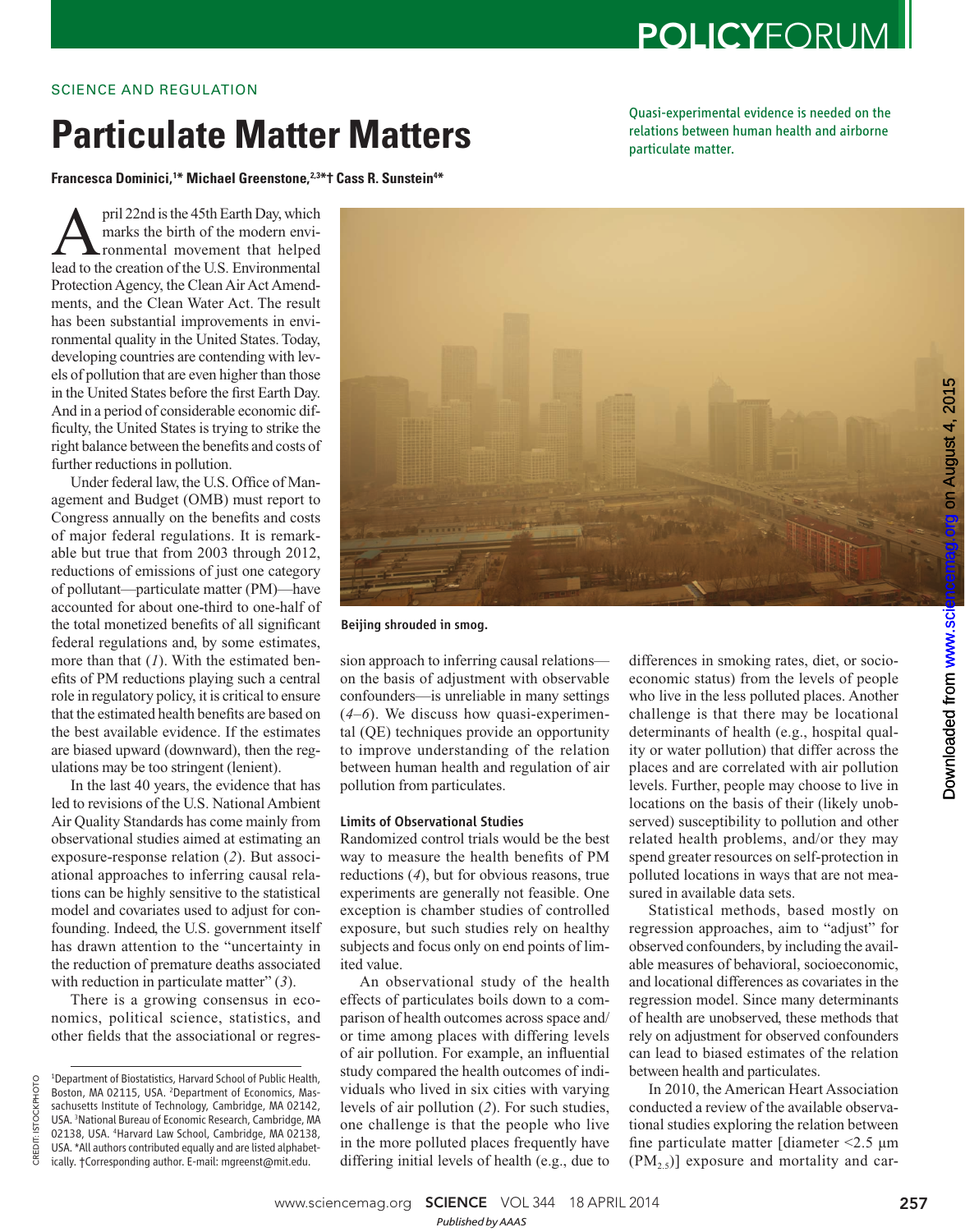diovascular morbidity ( *7*). The authors concluded: "It is the opinion of the writing group that the overall evidence is consistent with a causal relationship between  $PM_{2.5}$ exposure and cardiovascular morbidity and mortality."

Thanks to the rigorous statistical methods that have been developed and applied to the assembled data, and to the enormous effort of government agencies and specific investigators in conducting independent reanalyses  $[e.g., (8)]$ , analyses of observational data have had a large impact on air-quality regulations and on the supporting analyses of their accompanying benefits.

Nonetheless, legitimate concerns remain. Although important progress has been made in adjusting for confounding in observational studies  $(9-13)$ , there may be unobserved differences across the populations and locations, and sufficient adjustments may not have been made for the measurable differences.

This point is illustrated in the table, which summarizes evidence from (14) that examines the cross-sectional relation between total suspended particulates (TSPs) and mortality rates (deaths per 10,000) among the more than 30 million individuals age 50 and over living in the 501 U.S. counties monitored for TSP in the years 1970–72. The first data column reports on a model that does not include any adjustment for observed confounders. The estimates in the second data column are adjusted for the age distribution, gender, and race of the population and detailed countylevel per capita measures of employment; public transfers (e.g., food stamps, Medicare payments); and health expenditures. The rows report on the separate estimation of these two models on mortality rates in each year from 1969 through 1974. The entries report the impact of a  $1 \mu g/m^3$  increase in TSPs on the mortality rate.

Of the 12 regression estimates, two show a significant positive association between TSPs and mortality, two perversely show a significant negative association, and the remaining eight would be judged statistically insignificant at conventional levels. In this setting, the addition of covariates causes a reduction in the coefficients, but this is not generalizable to other studies, as bias due to confounding can go in either direction. Overall, it is apparent that with these data and the available covariates, the association between TSPs and mortality rates varies widely within a year across models and within a model across years.

This admittedly provocative example illustrates our point: Associational approaches to inferring causal relations can be highly sen-

sitive to the choice of the statistical model and set of available covariates that are used to adjust for confounding.

#### Quasi-Experiments as an Alternative

QE evaluation techniques provide an opportunity to improve understanding of the relation between human health and particulates air pollution. In a QE evaluation, the researcher compares outcomes between a treatment group and a control group, just as in a classical experiment; but treatment status is determined by politics, an accident, a regulatory action, or some other action beyond the researcher's control. The key difference with an observational study in this setting is that the QE approach is devoted to identifying treatment-induced variation in particulates that plausibly mitigates confounding or omitted variables bias in the estimated relation between human health and particulates, rather than relying on the variation presented by nature and optimizing agents. Despite the "nonrandom" assignment of treatment status, it is possible to draw causal inferences from the differences in outcomes (by "outcomes," we refer to both air pollution levels

and human health) between the treatment and control groups in a quasi- or natural experiment, provided certain assumptions are met.

This approach has been used extensively in recent years and has permitted more credible inferences about the impacts of a wide range of relations, including the effect of an additional year of schooling on earnings (15), the impact of changes in air pollution on housing prices ( *16*), the effect of Medicare on mortality  $(17)$ , and the effect of anti-discrimination laws on the earnings of African-Americans (18).

In fact, there is an emerging QE literature on the human health effects of air pollution that relies on designs where an "action" has affected—often drastically—the ambient levels and the chemical composition of air pollution. Some of the most well-known examples are the ban of coal sales in Dublin (19); the differential reduction in TSPs

across the United States as a consequence of the  $1981-82$  recession  $(20)$ ; the air pollution reduction interventions before, during, and after the Beijing Olympic games ( *21*); a steel plant strike (22); features of the U.S. Clean Air Act (6, 23); and the Chinese policy that provided free coal for heating in cities north of the Huai River ( *24*) (see sidebar). [See also (25–28) for detailed reviews.]

Although QE approaches promise more credible estimates, they are not without limitations. It is important that QE designs are able to demonstrate that observable covariates are balanced by the treatment and credibly explain why unobserved ones are likely to be balanced, too. In cases where the covariates are not balanced and/or the unobserved ones are unlikely to be balanced, QE estimates are not likely to be more credible than associational estimates. Further, QE approaches can often be demanding of the data and lack statistical power. As is the case with associational estimates, applying QE estimates to other settings (e.g., places, periods, and demographic groups) requires careful consideration and, in some cases, may be inappropriate. This challenge can be greater

### ESTIMATE OF THE EFFECT OF TSPS ON MORTALITY RATES OF ADULTS OVER 50

|                               | Adult deaths per 10,000 residents |                             |
|-------------------------------|-----------------------------------|-----------------------------|
| Adults aged<br>over 50 (year) | No adjustment<br>for confounders  | Adjusted for<br>confounders |
| 1969                          | $0.183**$                         | 0.024                       |
|                               | (0.062)                           | (0.030)                     |
|                               | [0.04]                            | [0.75]                      |
| 1970                          | $0.112*$                          | 0.022                       |
|                               | (0.068)                           | (0.024)                     |
|                               | [0.02]                            | [0.74]                      |
| 1971                          | 0.088                             | $-0.047$                    |
|                               | (0.091)                           | (0.025)                     |
|                               | [0.01]                            | [0.74]                      |
| 1972                          | 0.102                             | $-0.130**$                  |
|                               | (0.125)                           | 0.050                       |
|                               | [0.01]                            | [0.72]                      |
| 1973                          | 0.208                             | $-0.054$                    |
|                               | (0.129)                           | (0.061)                     |
|                               | [0.02]                            | [0.74]                      |
| 1974                          | 0.126                             | $-0.157***$                 |
|                               | (0.115)                           | (0.050)                     |
|                               | [0.01]                            | [0.75]                      |
|                               |                                   |                             |

TSPs and mortality rate. The association between TSPs and mortality rates can vary widely within a year across models and within a model across years. Cross-sectional parameter estimates of the effect of a 1 µg/m<sup>3</sup> increase in TSPs on mortality rates, heteroskedastic-consistent standard errors (in parentheses), and *R-*squared statistics (in brackets) associated with a separate regression of the mortality rate of adults over age 50 on TSPs. Adjustments for confounds include controls for age distribution, gender, race, income, employment, income assistance, and medical expenditures.  $*P < 0.1$ ,  $*P < 0.05$ ,  $**P < 0.01$ . Modified from (14).

258 18 APRIL 2014 VOL 344 SCIENCE www.sciencemag.org